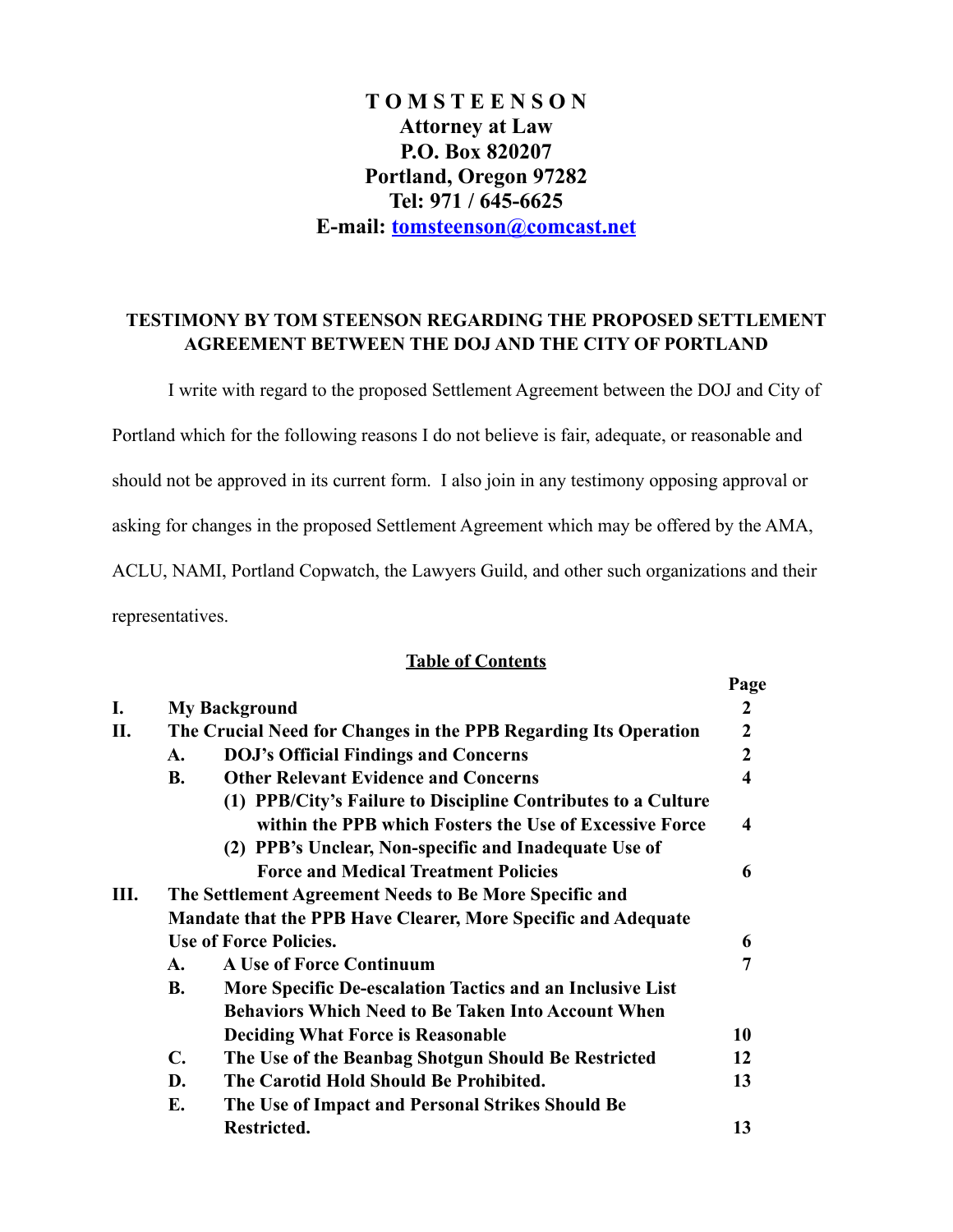| IV. | The Final Settlement Agreement Needs Mandate that the PPB Have        |     |  |  |
|-----|-----------------------------------------------------------------------|-----|--|--|
|     | More Specific and Adequate Emergency Medical Treatment Policies.      | -14 |  |  |
| V.  | Training                                                              | 15  |  |  |
| VI. | A Monitor that Reports Directly to the Court Should Replace the Use   |     |  |  |
|     | of the Proposed COCL.                                                 | 16  |  |  |
|     | VII. If a COCL Is to Be Used, the Sole Authority to Select the Person |     |  |  |
|     | <b>Should Not Be Given to the City.</b>                               | 17  |  |  |
|     | <b>VIII.</b> Other Comments                                           | 17  |  |  |

### **I. My Background**

 I have extensive experience litigating in the District of Oregon on behalf of victims and their families against members of the Portland Police Bureau ("PPB") and the City of Portland over issues of police misconduct, especially the repeated use of excessive force resulting in the needless injury and sometimes death of innocent citizens. Many of those citizens have either been suffering from mental illness or were in an emotional or behavioral crisis. *See, e.g.*: *Campbell v. City of Portland, et al.,* No. 10-1358-MO (D Or 2010) ; *Chasse v. City of Portland, et al.*, No. 07-0189-KI (D Or 2007); and *Gwerder v. Besner*, No. 07-335-HA (D Or 2007).

 Although not law enforcement trained, I believe I have acquired, through my litigation experience and study of best practices for the police to follow, a certain level of expertise regarding the use of force and other issues related to the constitutional operation of a modern day police department. I trust this will assist the court in understanding the perspective I have on the proposed agreement.

#### **II. The Crucial Need for Changes in the PPB Regarding Its Operation**

### **A. DOJ'S Official Findings and Concerns Regarding the Operation of the PPB**

In its Findings re: Investigation of the Portland Police Bureau ("Findings"), dated September 12, 2012, the DOJ found "reasonable cause to believe the PPB engages in a pattern or practice of unnecessary or unreasonable force during interactions with people who have or are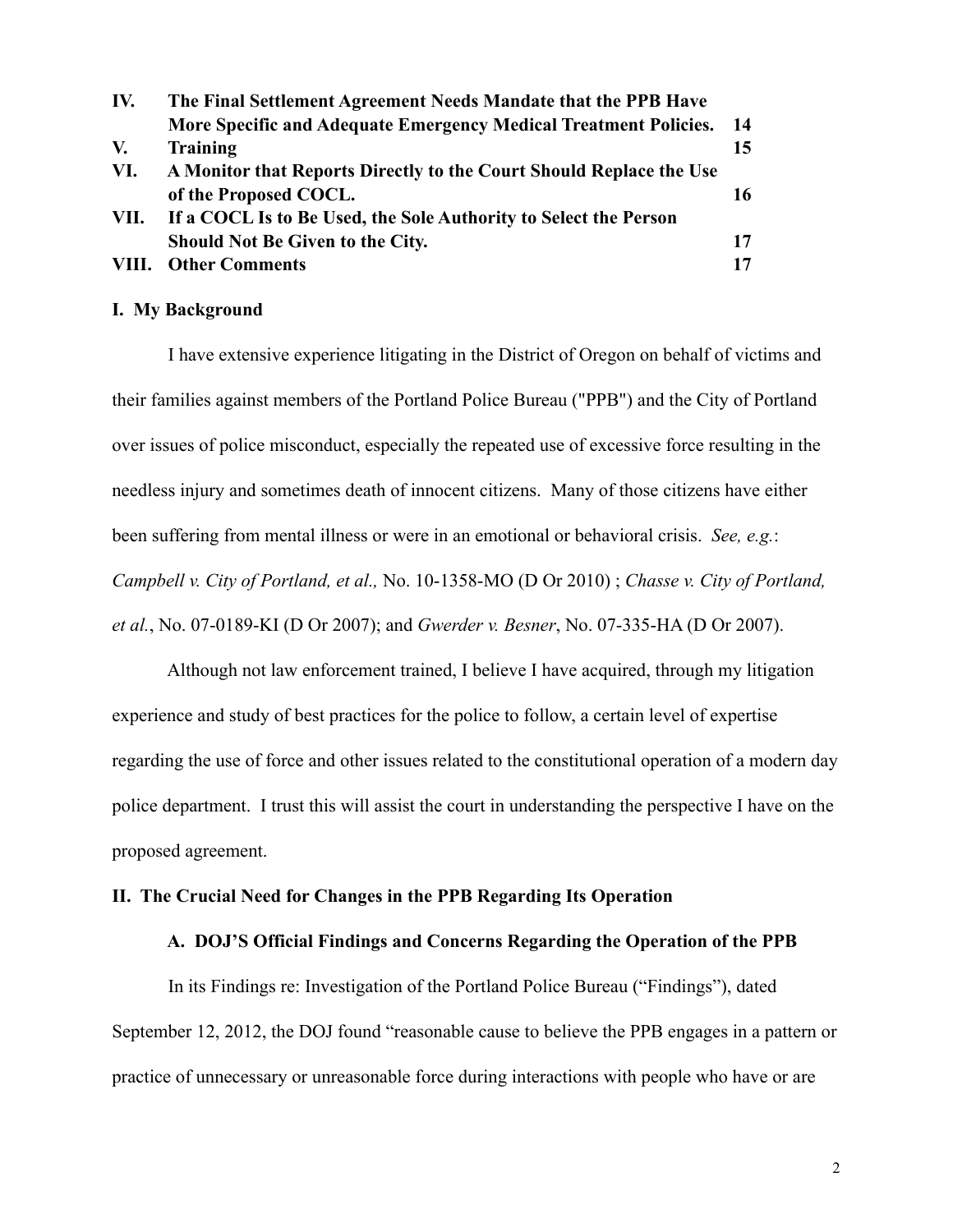perceived to have mental illness." At page 1. More specifically, the DOJ found that the "pattern or practice is manifested in the following ways:

 (1) Encounters between PPB officers and persons with mental illness too frequently result in a use of force when force is unnecessary or in the use of a higher level of force than necessary or appropriate, up to and including deadly force. We found instances that support a pattern of dangerous uses of force against persons who posed little or no threat and who could not, as a result of their mental illness, comply with officers' commands. We also found that PPB employs practices that escalate the use of force where there were clear earlier junctures when the force could have been avoided or minimized. As described in greater detail below, examples of this use of excessive force include a December 2010 incident when multiple officers resorted to repeated closed-fist punches and repeated shocking of a subject who was to be placed on a mental health hold.

 (2) In particular, we found that PPB officers use electronic control weapons ("ECWs" (commonly referred to as "Tasers")) in circumstances when ECW use is not justified or use ECWs multiple times when only a single use is justified in encounters with people with actual or perceived mental illness. We found instances that support a pattern of officers using multiple cycles of shock without waiting between cycles to allow the suspect to comply, or officers failing to utilize control tactics during ECW cycles to properly affect handcuffing without having to resort to repeated ECW shocks. Examples detailed below include an August 2010 incident when an officer repeatedly shocked an unarmed, naked subject who, as it turned out, was experiencing a diabetic emergency.

(3) In effectuating an arrest, officers are permitted to use only the level of force reasonably necessary to accomplish a legitimate government objective; however, we found that PPB officers use more force than necessary in effectuating arrests for low level offenses involving people who are or appear to be in mental health crisis. As detailed below, this includes, for instance, a May 2011 incident in which an officer punched an unarmed subject at least seven times in the face when responding to a call to check on the man's well-being." Findings, at pages 2-3.

The DOJ concluded "that this pattern or practice results from deficiencies in policy,

training, and supervision" which its proposed Settlement Agreement with the City purports to adequately address. In addition, although not making formal findings, the DOJ's "examination identified concerns [such as]the failure to provide adequate and timely access to medical care."

*Id.* at page 3.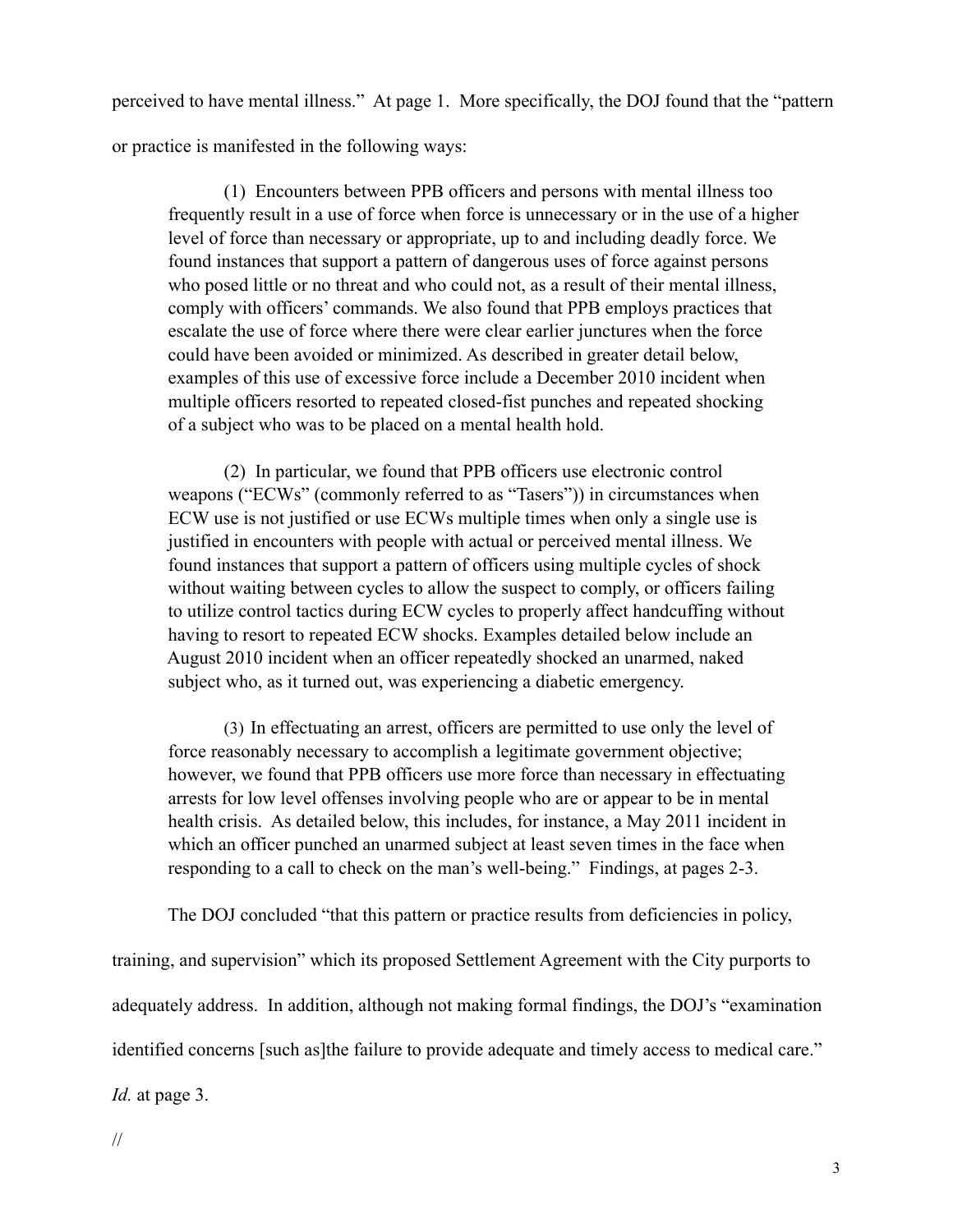#### **B. Other Relevant Evidence and Concerns Regarding the Operation of the PPB**

 The DOJ's official findings and concerns were not surprising given what I have learned in over 30 years of litigation against Portland police officers and the City of Portland. In my opinion, the direct causes of the pattern or practice of unnecessary and unreasonable force being used by Portland police officers include the following.

### **(1) The PPB/City's Failure to Discipline Contributes to a Culture within the PPB which Fosters the Use of Excessive Force.**

 The DOJ found that the PPB's supervision of its officers contributes to a pattern or practice of the use of excessive force. Although not specifically addressed by the DOJ, discipline is an integral part of every effective system of employee management, the absence of which contributes to employees knowing they can with impunity violate workplace rules and, relevant to the instant case, the City's policies and the constitution.

 In the last 35 years, not a single Portland police officer has been disciplined for intentional, unnecessary and unreasonable use of force, often the discharge of a firearm, which has caused the death of a citizen. This is true despite (a) the repeated instances of community outrage over many of those deaths, (b) the concern expressed by City leaders and sometimes the current police chief over some of those tragedies, and (c) numerous lawsuits filed against Portland police officers and the City resulting in substantial damages being paid to the families of victims. Examples involving cases which I have handled include:

 a. The *Campbell* case involved the 2010 death of Aaron Campbell, a young African American who was in an emotional crisis over the death of his brother. After being asked to come out of an apartment by Portland police officers, Campbell followed commands and walked backwards towards Portland police officers who were assembled in the apartment building's parking lot. Even though he stopped, was standing motionless with his back to the officers, was

4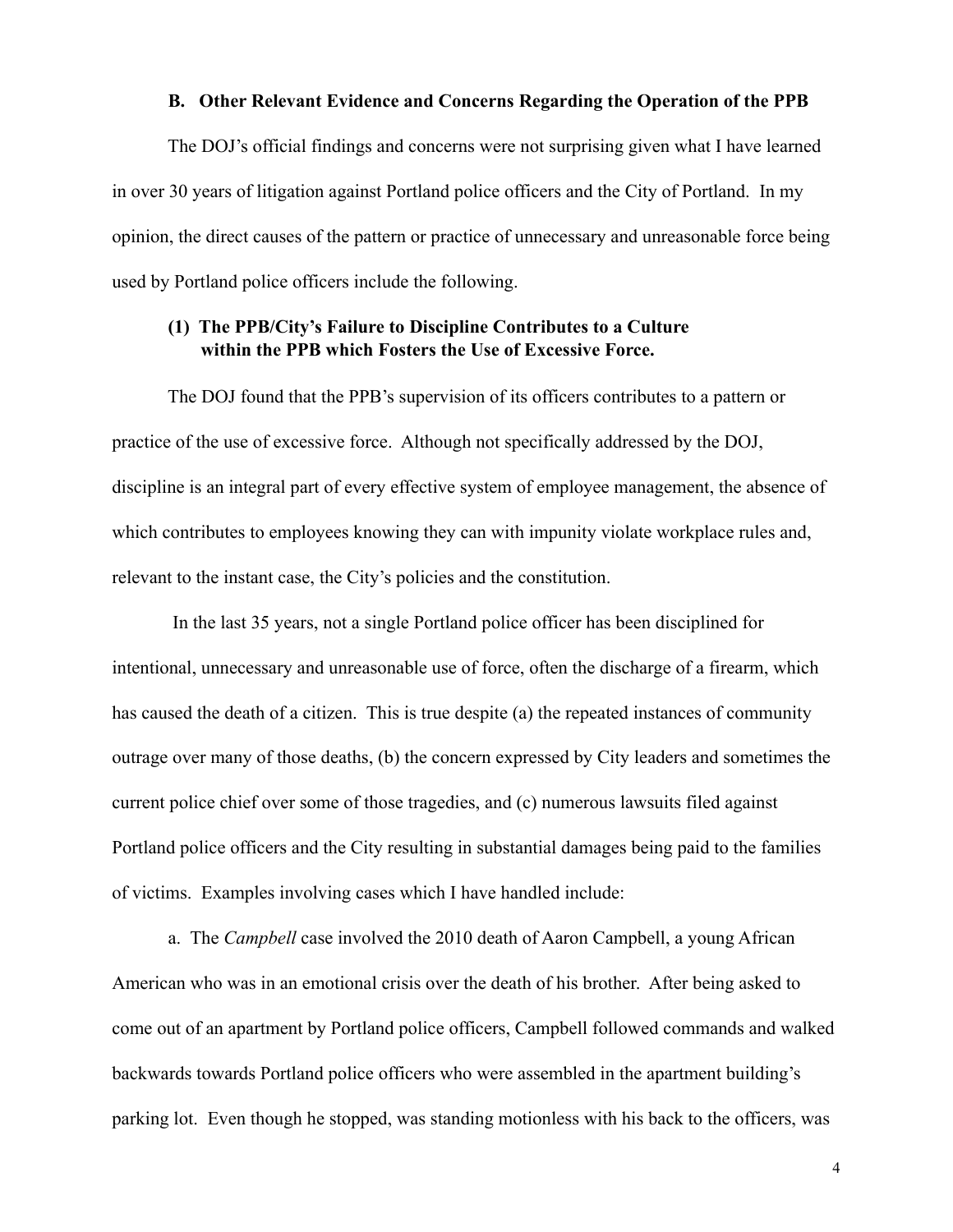unarmed, and presented no threat, a Portland police officer shot him in the back with a beanbag shotgun. Probably fearing for his life and in pain, Campbell then ran towards his apartment for safety. As he ran away, still unarmed and threatening nobody, he was shot in the back by another officer with an AR-15 killing him almost immediately. The PPB and the City did not discipline either of the two officers for their unnecessary and unreasonable use of force, although the City did engage in a failed attempt to terminate the officer who fired his AR-15.[1](#page-4-0)

 b. The *Chasse* case involved the 2006 death of James Chasse, who was living with mental illness and simply on a walk in his neighborhood when confronted by the police. According to approximately 15 eyewitnesses, James Chasse was doing nothing but standing on a sidewalk. When startled by the presence of police, he walked or ran away. He was tackled and taken down hard to the pavement by a Portland police officer, and then beaten by that officer, a Portland police sergeant, and a Multnomah County deputy. As a result of being tackled and repeatedly struck by the officers, Chasse suffered at least 26 different fractures to over 18 different rib bones, both posterior and anterior, and a punctured lung. The police also prevented Chasse from receiving timely and adequate medical treatment during the hour or so he lived after being beaten and then arrested. The PPB and the City did not discipline the two PPB members for their brutal use of force. [2](#page-4-1)

 c. The *Gwerder* case involved the 2005 death of Raymond Gwerder, a very intoxicated, despondent man, who walking back into his unoccupied apartment when he was shot in the back

<span id="page-4-0"></span><sup>&</sup>lt;sup>1</sup> The City paid \$1,200,000 to settle the case. Subsequently, the officer's very powerful union, the intervenor herein, was able to overturn his termination by taking it to arbitration. Despite the police chief and his management team's conclusion that the officer had violated PPB policy, the union's position was that the officer did what he was trained to do. No doubt protecting one of their own, that testimony was elicited from training officers and sergeants who all belonged to the *same* union as the officer who shot and killed Campbell.

<span id="page-4-1"></span><sup>2</sup> The City paid \$1,600,000 to settle its part of the case.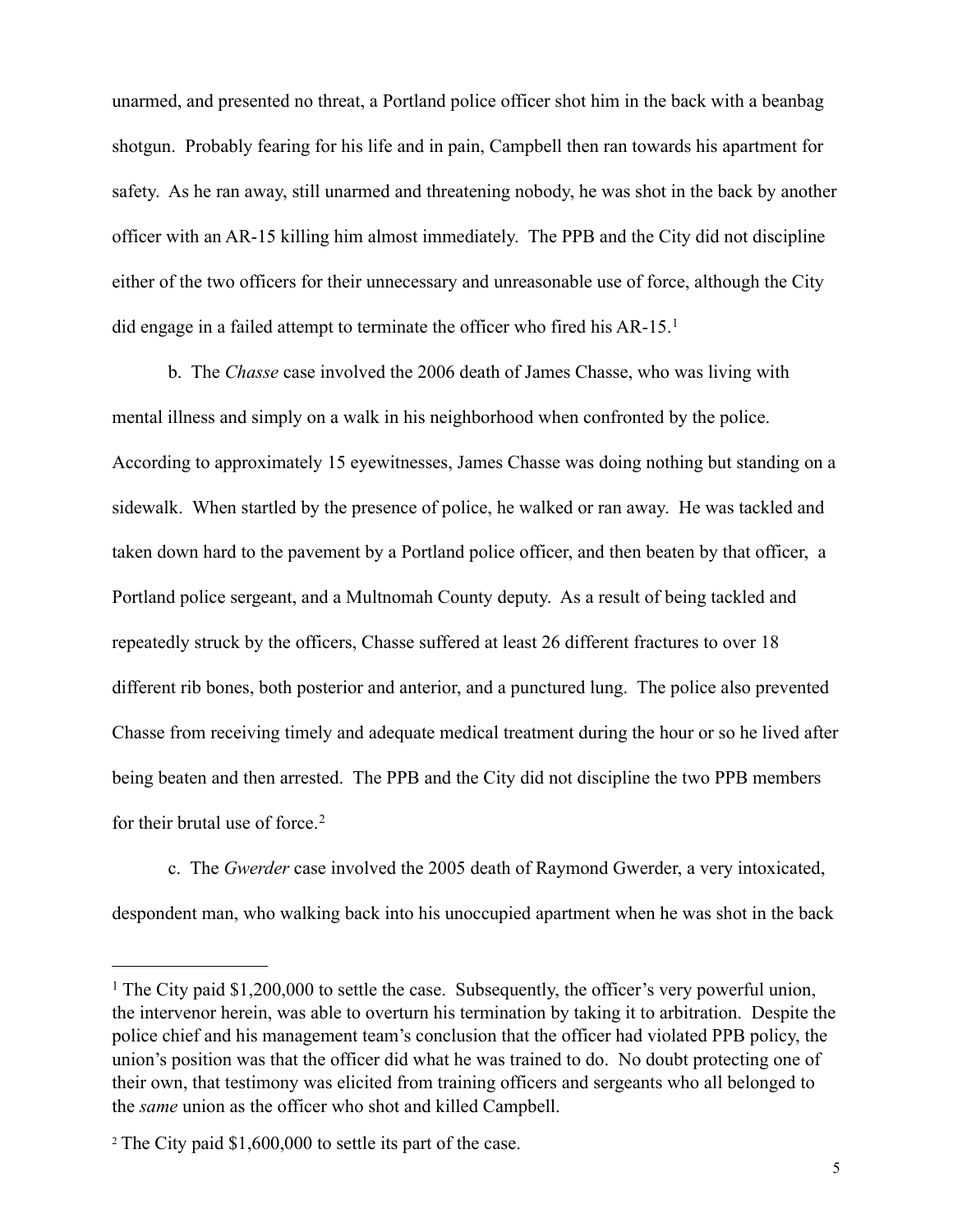without warning by a Portland police officer. The PPB and the City did not discipline the PPB officer about his unnecessary and unreasonable use of deadly force[.3](#page-5-0)

 Not only are officers not disciplined when they take the life of an innocent citizen without justification, they know that any damages paid in a settlement or as a result of a trial, and their costs of defense including attorney fees, will be borne by the City of Portland and their insurance carrier under the Oregon Tort Claims Act. In my opinion, this failure to discipline or in any way hold officers responsible for their use of excessive force has contributed to a culture within the PPB in which officers know they can take the life of an innocent citizen with impunity. Unfortunately, the proposed Settlement Agreement does little or nothing in my opinion to address the serious shortcomings in the PPB/City's ability and/or desire to discipline such officers.

# **(2) PPB's Unclear, Non-specific and Inadequate Use of Force and Medical Treatment Policies**

 The PPB does not have clear, specific and adequate use of force and medical treatment policies. Because of these shortcomings, the City's own consultants have repeatedly criticized the PPB's policies (*see* DOJ Findings, Section III.B., pages 5-6), and there has been repeated litigation over the use of excessive force and the denial of timely and adequate medical treatment (*see* DOJ Findings, Section III.B., page 5; and *Campbell, Chasse* and *Gwerder*, discussed above).

### **III. The Settlement Agreement Needs to Be More Specific and Mandate that the PPB Have a More Specific and Adequate Use of Force Policies.**

 As several law enforcement trained experts have told me over the years, "if it isn't in writing, then it doesn't exist." In other words, if a police department wants to ensure that its

<span id="page-5-0"></span><sup>3</sup> The City paid \$500,000 to settle the case.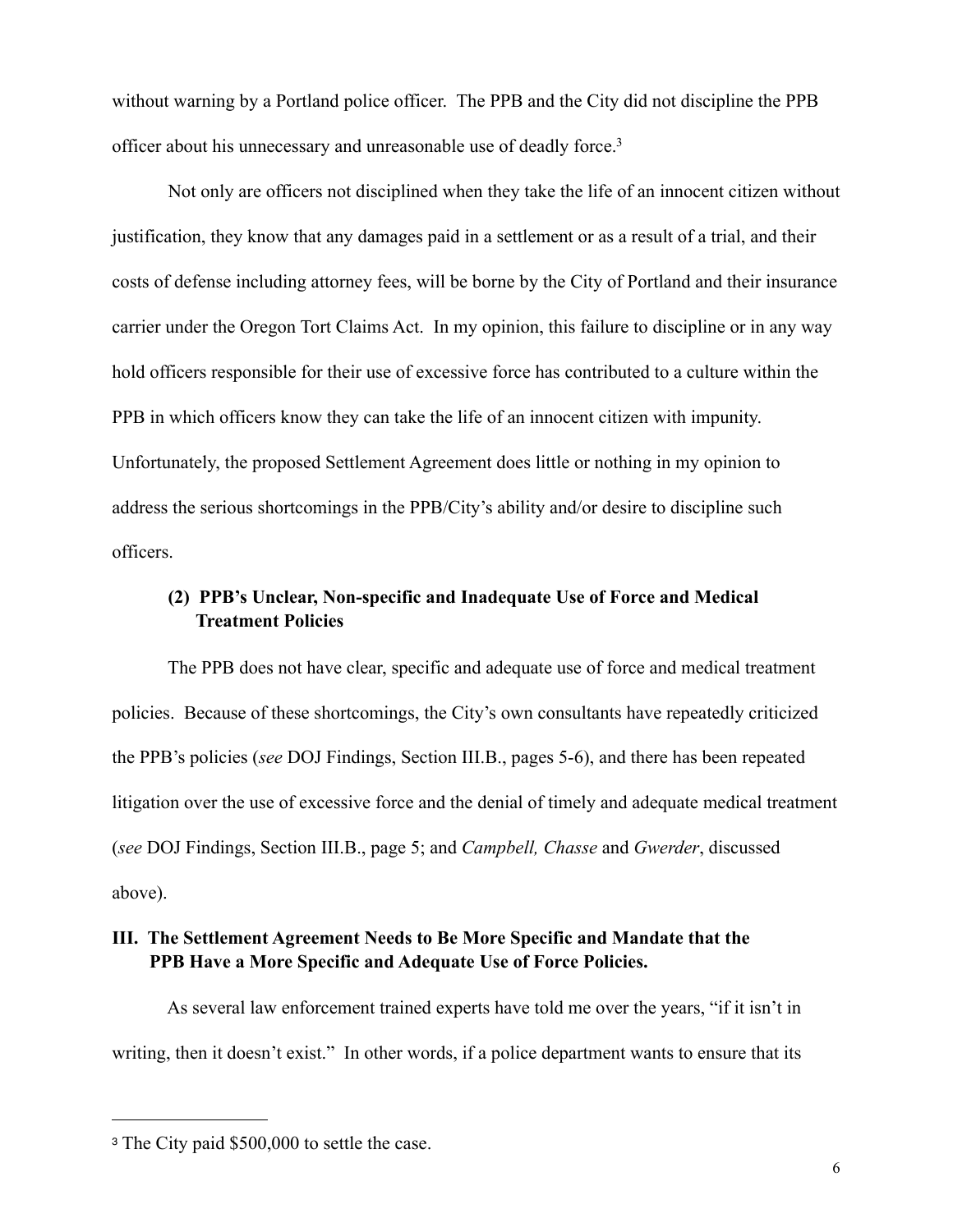officers act appropriately, the department's expectations should be spelled out in its policies, otherwise officers will not believe they have to do anything different than the policies state. It is for this basic reason that the failure of the proposed Settlement Agreement to require more specificity in the PPB's use of force, as well as it emergency medical treatment, policies.<sup>4</sup>

### **A. A Use of Force Continuum**

 Many modern day police departments have policies in place which contain an explicit use of force continuum to limit the permissible uses of force by officers on a person based upon the person's behavior so that the force used is reasonable and necessary under the circumstances. Such continuums set forth different behaviors by people which officers may encounter, such as not resistant (compliant), passively resistant, aggressively resistant, and deadly resistant. Such continuums then provide corresponding limitations on the maximum force which can be used given the behavior by the particular person being encountered. Such continuums are helpful to officers because they contain clarity as to the limitations on the amount of force they are permitted to use in different situations. This also helps to protect citizens from having excessive force used against them under a *Graham* analysis. An example of such a policy can be found in the Chicago Police Department General Orders. *See* attached General Order G03-02-01 -- "The Use of Force Model" (Attachment A) and General Order G03-2-02 -- "Force Options" (Attachment B).

 An example of such a policy, which I have drafted using a variety of sources, is as follows:

 i. In the force continuum, it is the suspect's level of resistance that determines the officer's response and delineates suspects into one of four categories:

<span id="page-6-0"></span><sup>&</sup>lt;sup>4</sup> I and others in the community as well are very concerned about how easy it will be for the City to argue "substantial compliance" with the final Settlement Agreement if the Agreement is not clearer and more specific in terms of what the PPB is required to do in terms of revised policies.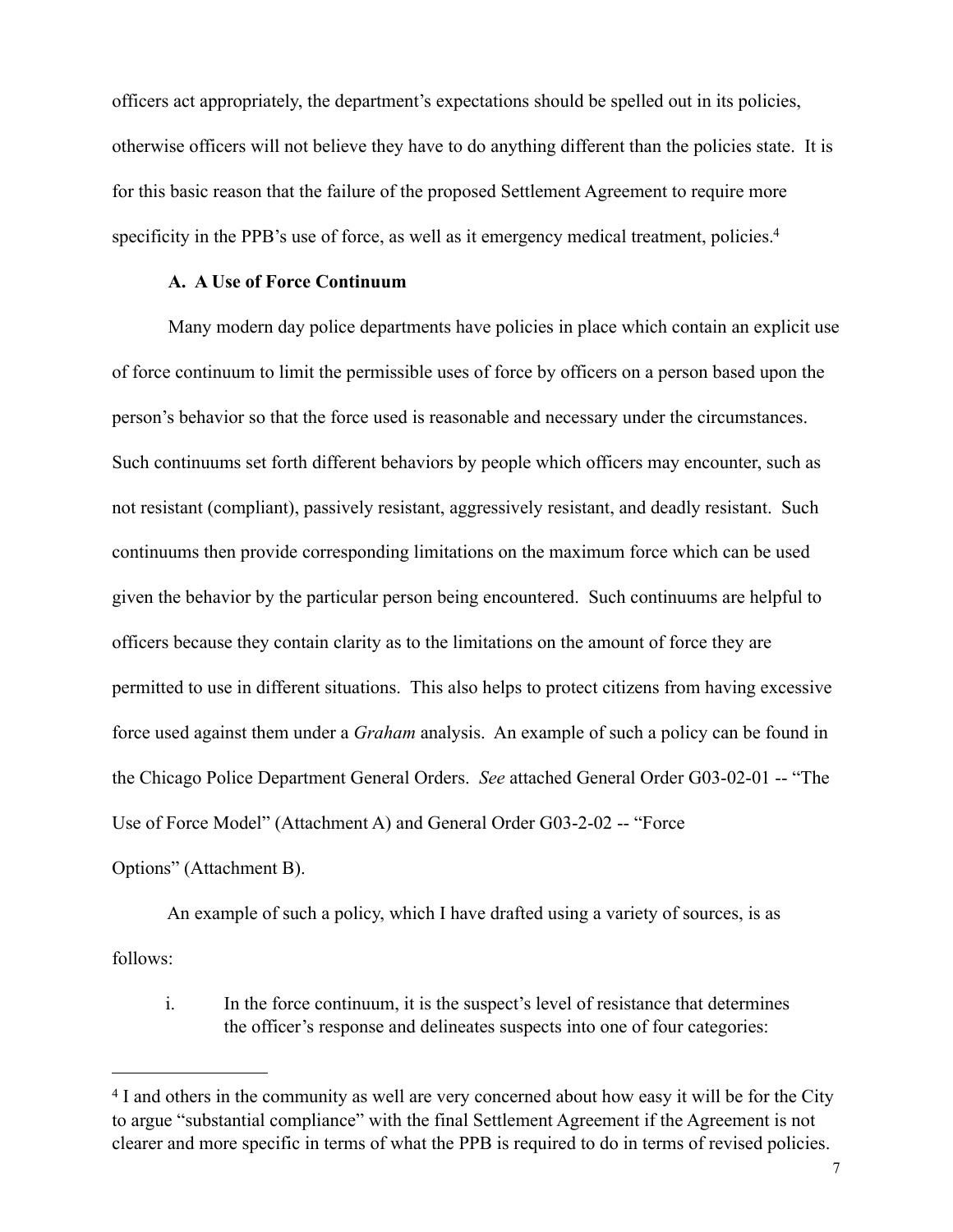not resistant (compliant), passively resistant, aggressively resistant, and deadly resistant.

- ii. "Not resistant": suspects who do not resist but follow all commands are compliant. Only a law enforcement officer's presence and verbal commands are required when dealing with these individuals; no coercive physical contact is necessary.
- iii. "Passively resistant": A passively resistant suspect fails to follow commands, may be verbally abusive, may attempt to move away from the officer, may escape from the officer's grip or may flee from the officer.
- iv. The suspect's actions are neutral or defensive, so the officer does not feel threatened by his actions. If not a criminal matter, many times people are released after physical resistance because they have been defused by the officer and there is no longer a need to keep them in custody or restraints such as handcuffs. The subject maybe said to have "resisted" but not aggressively or violently.
- v. "Aggressively resistant": An aggressively resistant suspect takes offensive action by attempting to push, throw, strike, tackle, or physically harm the officer or another person. To defend himself, the officer may respond with appropriate force to stop the attack. The officer feels threatened by the suspect's actions. Justified responses include the use of personal weapons (hands, fists, knees, elbows or feet, impact weapons such as ASP batons, and pepper spray). A bean bag shotgun or a Taser may not be discharged unless, in addition to being aggressively resistant, the suspect, by his/her words or conduct, gives an officer the reasonable belief that the suspect poses a credible and immediate threat (coupled with the means and ability to carry out the threat) of serious physical injury to the suspect himself/herself, the officer, or another person.
- vi. "Deadly resistant": A deadly resistant suspect will seriously injure or kill the officer or another person if immediate action is not taken to stop the threat. The threat must be actual and immediate and not merely a potential threat or a threat that is possible sometime in the future. If such an actual and immediate threat exists, the officer is justified in using force, including deadly force, reasonably necessary to overcome the suspect and affect custody.

The PPB's Use of Force policy was revised effective December 13, 2013, a year or so

after the proposed Settlement Agreement was signed by the DOJ and the City of Portland.

Basically, it purports to follow a *Graham v. Connor* totality of the circumstances approach in

setting forth permissible uses of force. Prior to that, and as relied upon by Portland Police Chief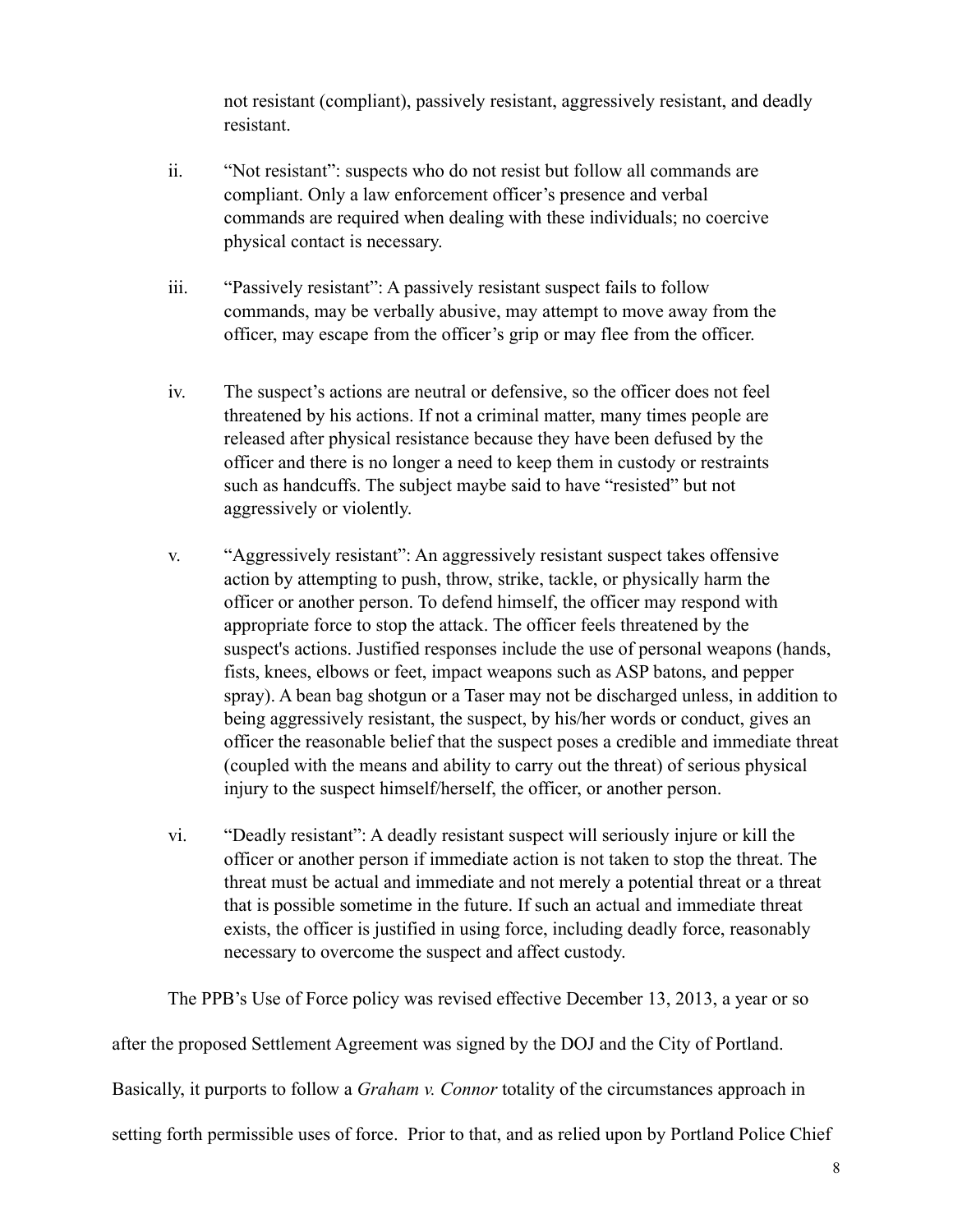Reese, his management team, and former Mayor Sam Adams in their failed attempt to terminate the officer who shot and killed Campbell, a use of force continuum analysis was used along with a Graham analysis to determine that the officer's use of force was unnecessary and unreasonable. More specifically, the PPB's previous use of force policy required officers to comply with the use of force continuum as well as the *Graham* standard. From its recently revised Use of Force policy, it is clear that the PPB does not interpret the proposed Settlement Agreement as requiring a use of force continuum, nor is it likely that the DOJ considers it to be a requirement since it is not specifically required by the agreement (*see* Section III, Use of Force, pages 16-20).

 The only reference in the proposed Settlement Agreement to particular behaviors is in paragraph 46, p 11, with a definition of "Passive resistant." Although the definition may be accurate, it is too narrow and not explanatory enough and, although important, is only a small part of a use of force continuum. The implementation of a clear level of force continuum for the PPB should be adopted, including broader, much clearer definition of what it means to be "Passively resistant.

 An example of why such a use of force continuum in a policy format is so important, arose related in the litigation over the death of Aaron Campbell and the failed attempt by the City to terminate the officer who shot Campbell in the back. The issue was whether Campbell was being "passively resistant" or more resistant. The officers on the scene, as well as their PPB trainers, claimed that Campbell was being physically or aggressively resistant when he did not follow commands and/or attempted to run away. As the above definition for "Passively resistant" makes clear, Campbell's reaction to the commands he received ("shoot me") and running away after being shot with the beanbag shotgun were never anything more than passive resistance. Thus, he should not have been shot with either the bean bag shotgun or, obviously, the AR-15. The various types of resistance (or non-resistance) by an individual needs to be spelled out in the

9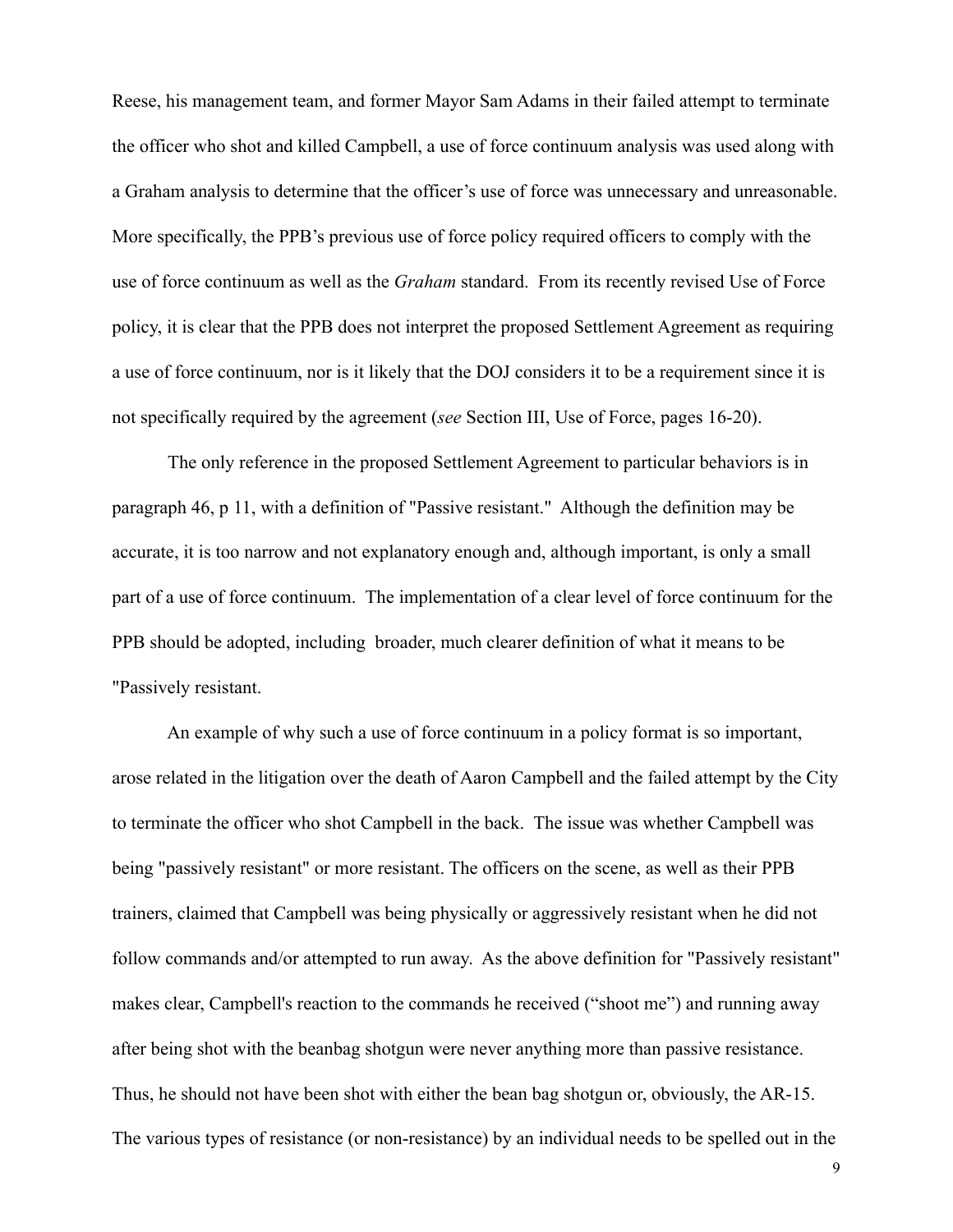PPB policies so there is no doubt what the policies provide is the upper limit on the amount of

force, if any,<sup>[5](#page-9-0)</sup> which is allowed in response to particular conduct by the individual.<sup>[6](#page-9-1)</sup>

# **B. More Specific De-escalation Tactics and a More Inclusive List of Behaviors Which Must Be Considered (Including Mental Illness, Emotional/ Behavioral Crisis, and Others) Should Be Mandated.**

As an example of a policy which much more adequately than the PPB policy addresses

the use of de-escalation tactics to reduce the need for force, as well as much more

comprehensively addressing the treatment of those suffering from mental illness and/or in an

emotional/behavioral crisis, is contained in the attached Seattle Police Department Manual 8.100

- "Using Force" (Attachment C). Part 3 of Seattle's "Using Force" section provides:

# "**3. When Safe under the Totality of the Circumstances and Time and Circumstances Permit, Officers Shall Use De-Escalation Tactics in Order to Reduce the Need for Force**

When safe and feasible under the totality of circumstances, officers shall attempt to slow down or stabilize the situation so that more time, options and resources are available for incident resolution.

When time and circumstances reasonably permit, officers shall consider whether a subject's lack of compliance is a deliberate attempt to resist or an inability to comply based on factors including, but not limited to:

- Medical conditions
- Mental impairment
- Developmental disability

<span id="page-9-1"></span>6 Anecdotally, I have heard that some municipalities abandon using a use of force continuum, even though it provides a good model for determining what level of force is permissible, out of fear that it makes their officers and the department more vulnerable to legal claims. Such reasoning, even if valid, obviously flies in the face of what should be one of the paramount concerns of all use of force policies, *i.e.*, the protection of the constitutional rights of all citizens.

<span id="page-9-0"></span><sup>5</sup> Had there been a use of force policy in place that clearly stated that an officer had to follow the use of force continuum *and* also only use force that is reasonable under the Graham analysis, the officer who shot and killed Campbell would presumably have been taught accordingly and, either Campbell would not have been shot, or the officer would have been terminated if he shot nonetheless.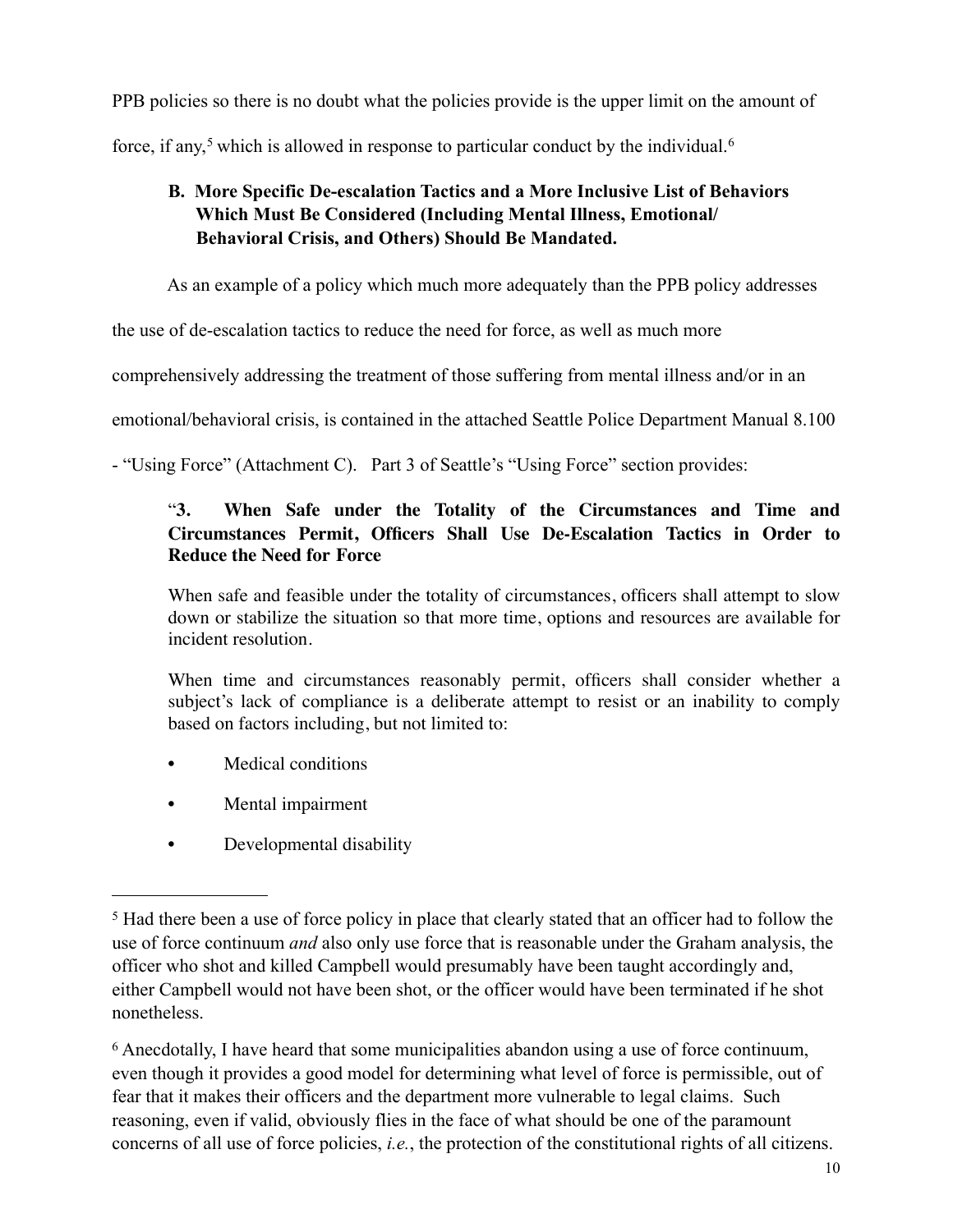- Physical limitation
- Language barrier
- Drug interaction
- **Behavioral crisis**

An officer's awareness of these possibilities, when time and circumstances reasonably permit, shall then be balanced against the facts of the incident facing the officer when deciding which tactical options are the most appropriate to bring the situation to a safe resolution.

Mitigating the immediacy of threat gives officers time to utilize extra resources, and increases time available to call more officers or specialty units.

The number of officers on scene may increase the available force options and may increase the ability to reduce the overall force used.

Other examples include:

- Placing barriers between an uncooperative subject and an officer
- Containing a threat
- Moving from a position that exposes officers to potential threats to a safer position
- Decreasing the exposure to potential threat by using
- Distance
- Cover
	- Concealment
- Communication from a safe position intended to gain the subject's compliance, using:
	- Verbal persuasion
	- Advisements
	- Warnings
- Avoidance of physical confrontation, unless immediately necessary (for example, to protect someone, or stop dangerous behavior)
- Using verbal techniques, such as Listen and Explain with Equity and Dignity (LEED) Training, to calm an agitated subject and promote rational decision making
- Calling extra resources to assist or officers to assist:
	- More officers
	- CIT-trained officers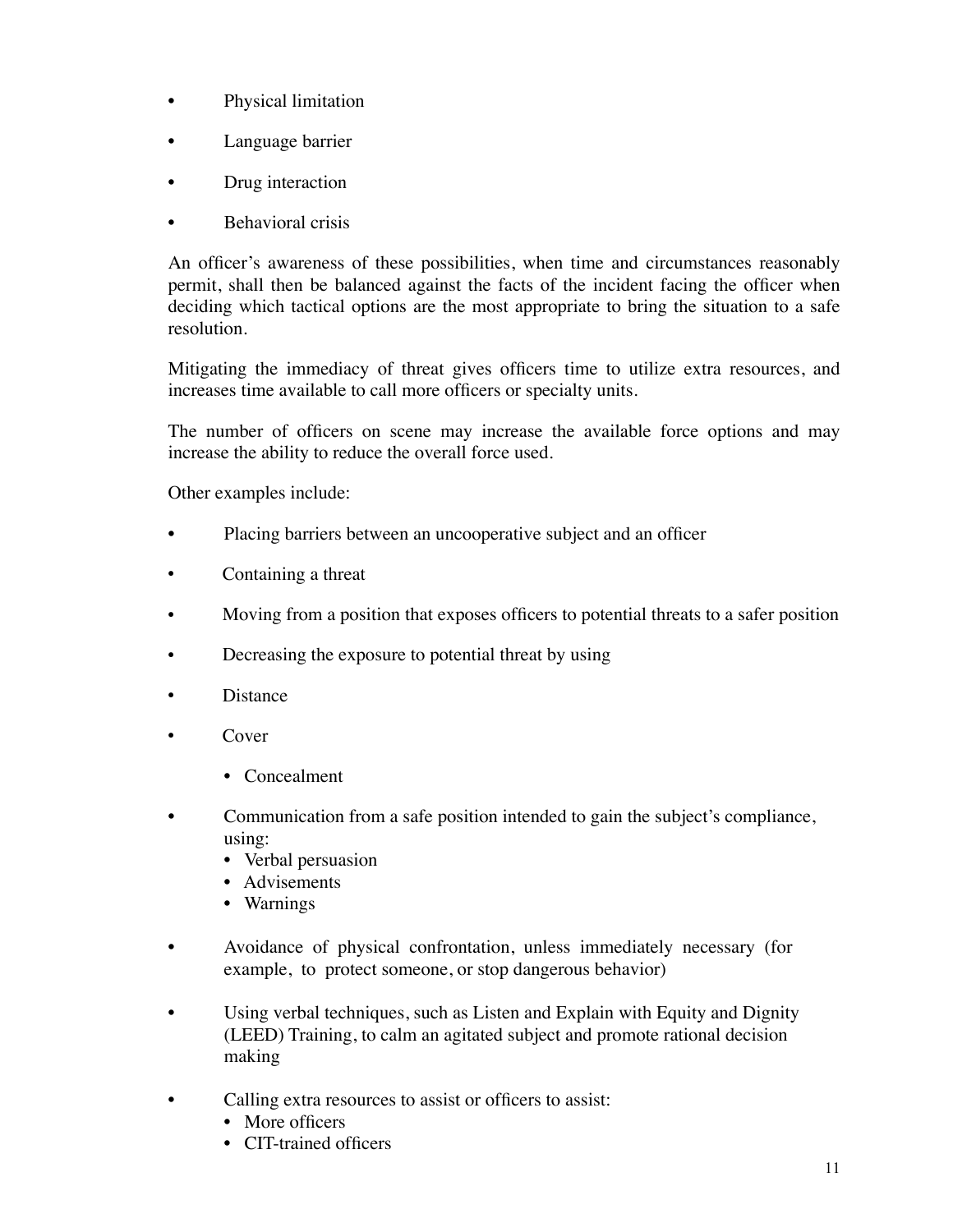- Officers equipped with less-lethal tools
- Any other tactics and approaches that attempt to achieve law enforcement objectives by gaining the compliance of the subject

By comparison, the PPB's use of force policy does not explicitly address and direct officers to follow de-escalation tactics such as those laid out in the Seattle use of force policy. *See* PPB Directive 1010.00, Use of Force, Paragraphs 4.9 and 5.1.2 (referring to de-escalation without any specific tactics being required or even to be considered) and 5.1.2. Similarly, the PPB's policy is not as inclusive as it needs to be to protect the constitutional rights of those suffering from mental illness or those in an emotional or behavioral crisis. *See* PPB Directive Paragraphs 5.1.3 and 5.1.4 (referring only to "a person who has, or is perceived to have, mental illness" to the exclusion of those who are or appear to be have a medical condition, mental impairment, developmental disability, physical limitation, language barrier, drug interaction or behavioral or emotional crisis). Since the proposed Settlement Agreement does not require the level of clarity and direction necessary to protect against the unconstitutional use of force when people are exhibiting such behavior, it is safe to say that the PPB/City will not feel compelled to change its policy in these regards to do so.

### **C. The Use of the Beanbag Shotgun Should Be Restricted.**

 Currently, PPB members use the beanbag shotgun inappropriately to gain compliance with their orders, even though the individual is only passively resistant. Bean bag rounds are very painful and can result in broken bones, especially when used at point blank range. The Settlement Agreement should require the City to implement a policy restricting the use of beanbag shotguns as follows:

 "If used at all, a less lethal 'beanbag' shogun should not be used for compliance, and not used from less than 10 feet."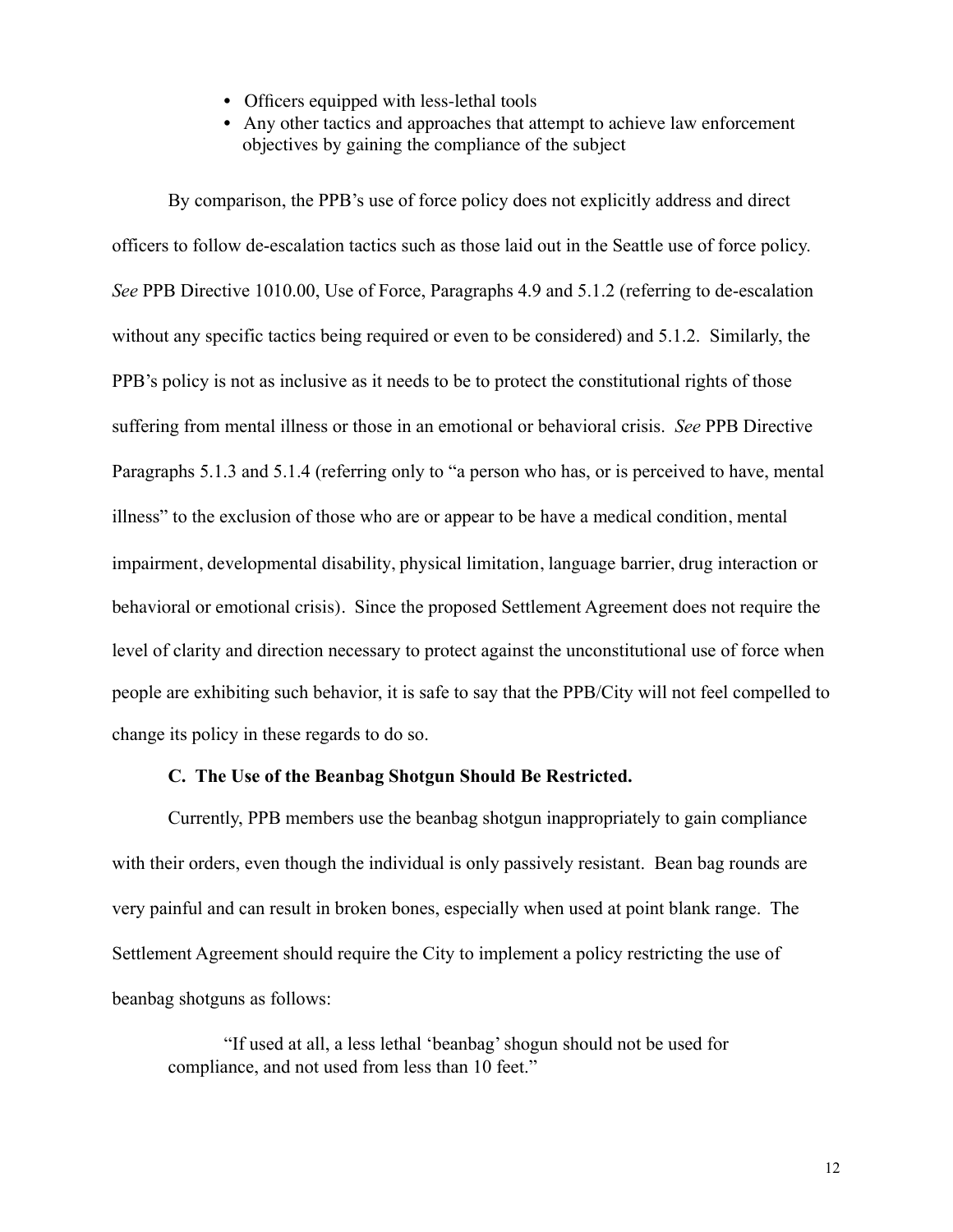Since the PPB's policy on the use of beanbag shotguns (PPB Directive 1050.00 Less Lethal Weapons and Munitions) does not prohibit its use to those who are merely non-compliant with an offices order or passively resistant, the final Settlement Agreement must require that policy.

#### **D. The Carotid Hold Should Be Prohibited.**

 Paragraph 38, page 10, of the proposed Settlement Agreement contains a definition of "Lethal force" including a reference to the use of a "carotid neck hold." Since the PPB and the City claimed in the late 1980s to have banned the use of the carotid hold following the use of the hold by an officer causing the death of Lloyd Stevenson in 1985, there is no constitutional imperative for the final Settlement Agreement to now give its blessing to the use of such force. That reference should be removed from the final Settlement Agreement.

### **E. The Use of Impact Strikes to Sensitive Areas of the Body Should Be Restricted.**

 Impact strikes to the head, neck or throat, as well as other areas such as the chest (heart area) and groin using either an impact weapon, such as a baton, flashlight, pack set, etc., or personal weapons such as an officer's hand, fist, elbow, knee or can create a substantial risk of death or serious physical injury. Currently, the PPB has no policy limiting the use of impact weapons other than a general reference to using reasonable force when a baton is used. *See* PPB Directive 1030.00 Baton Use. To impose the necessary constitutional limitation on a Portland police officer's use of impact weapons and personal weapons, the final Settlement Agreement should require a PPB policy as follows:

 "The use of impact weapons (such as batons, flashlights, and pack sets) and personal weapons (such as hands, fists, elbows, knees, or feet) to strike a suspect in the head, neck, chest or groin is prohibited unless the use of deadly force is authorized by PPB Directive 1010.00 Use of Force."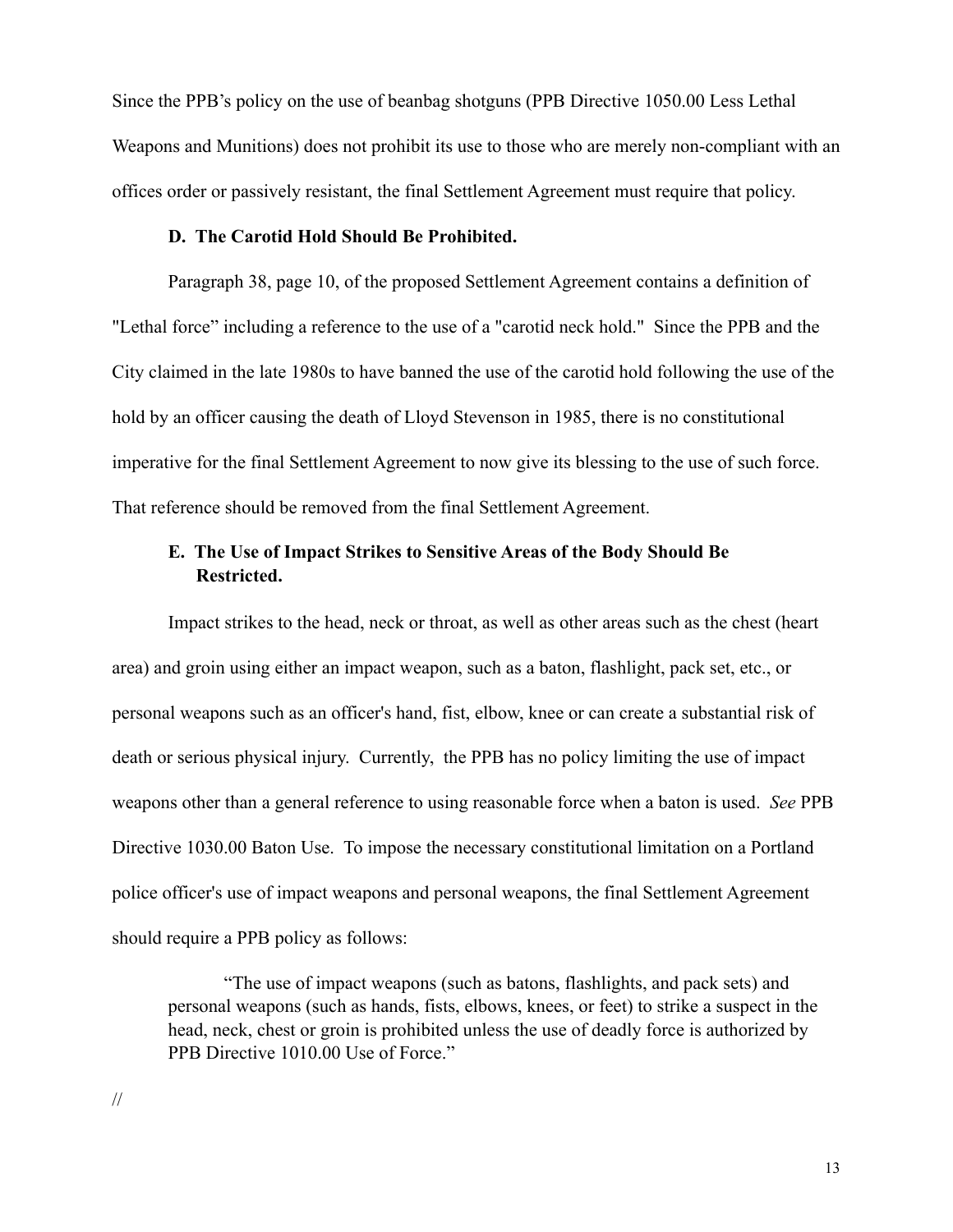**IV. The Final Settlement Agreement Needs to Be More Specific and Mandate that the PPB Have More Specific and Adequate Emergency Medical Treatment Policies.**

 The lack of timely emergency medical treatment for individuals who have force used against them by PPB officers or who appear injured, in pain or are exhibiting symptoms of injury is a recurring problem identified by the DOJ in its findings. The City has also hired different consultants over the last decade who have also identified the problem. Tragically, I also know from a review of several cases involving death from the use of force by PPB officers that a lack of timely or adequate medical treatment has too often contributed to the person's death. This is particularly true for those who suffer from mental illness or who are in the throes of a behavioral or emotional crisis. *See, e.g.*, *Chasse* case, where the Portland police officers repeatedly failed to disclose their brutal use of force to medical personnel, covered up their brutal use of force, and refused to let the paramedics at the scene of the transport Chasse to a hospital, even though the officers suspected that Chasse was mentally ill.

 The current PPB emergency medical treatment policy is woefully inadequate and the proposed Settlement Agreement does not require any changes. *See* PPB Directive 1010.00 Use of Force, Paragraph 11 Post Use of Force Medical Attention.

 To address the current inadequacies, the following additional policy should be required by the final Settlement Agreemenet as follows:

 "a. Any person who loses consciousness or shows other signs of health emergency while in custody must immediately be transported to the nearest emergency room via ambulance transport.

b. In case of injury of any suspect, all officers must remain on the scene and at least one officer must administer first aid/CPR as soon as possible and remain with the injured person or persons until paramedics arrive. Officers must not hamper or delay prompt medical attention from being administered.

c. Whenever an injury occurs, or there are signs of an injury such as loss or change of consciousness, apparent unconsciousness, abnormal or troubled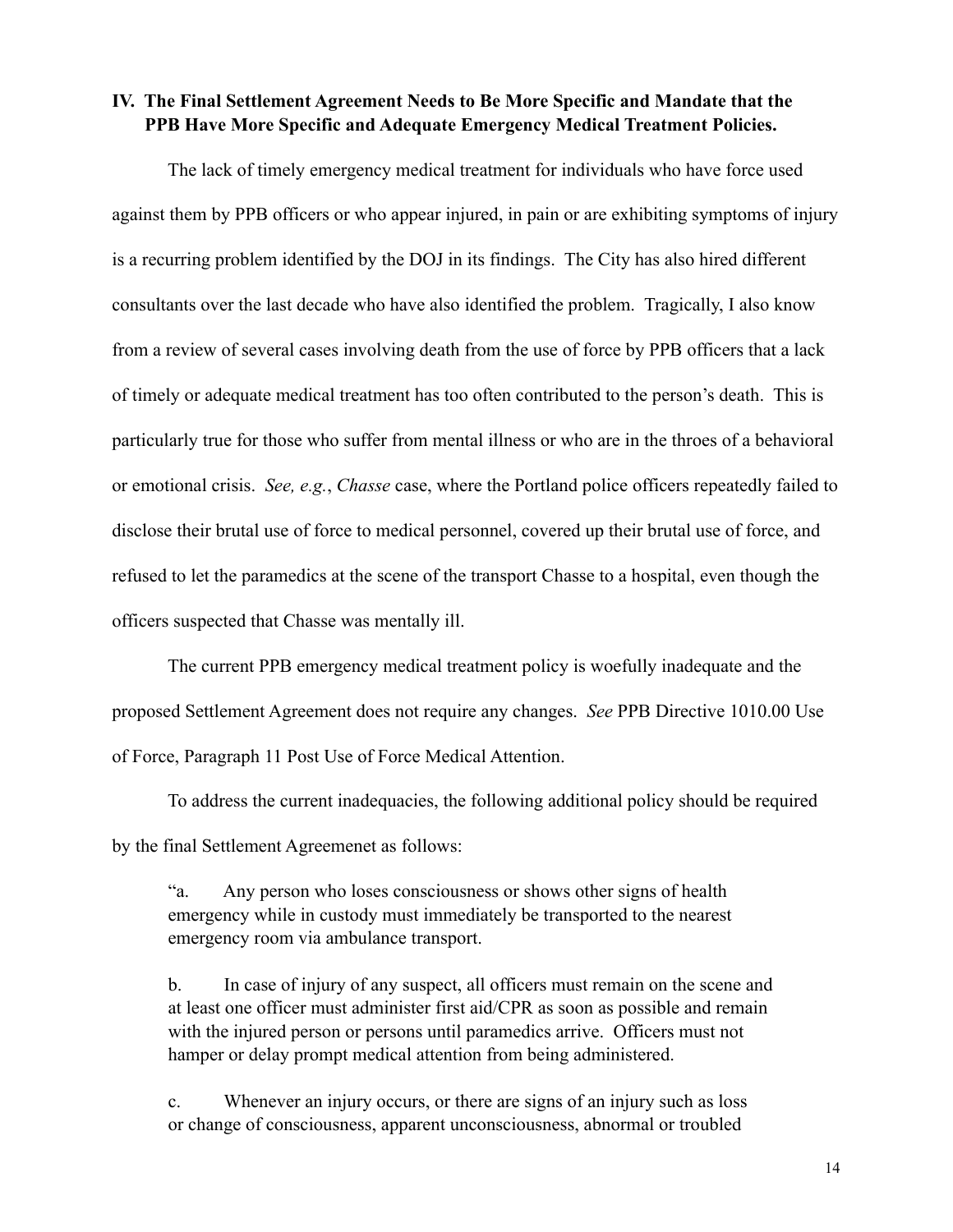breathing, changes in skin or lip color, irregular pulse rate or heart beat, bleeding, pain, or other evidence or symptom of a potential health emergency, or whenever a subject complains of an injury, an officer must fully inform EMS and a supervisory PPB officer not involved with the use of force must be informed with as much specific information as possible about (1) the nature of any use of force on the subject, including the type of force, where the force was used on the subject's body, and the amount of force used by the officer(s) on the subject;  $(2)$ whether the subject was taken or fell to the ground or struck any objects during the encounter and, if so, what part(s) of the subject's body struck the ground or object; (3) all symptoms and other evidence of injury to the subject such as apparent loss of consciousness, breathing problems, irregular pulse rate or heart beat, bleeding, pain or other symptom or indication of a health emergency; (4) all of the subject's complaints, if any; and (5) whether the subject appears to be under the influence of drugs or alcohol, or is exhibiting symptoms or appears to have a mental illness illness, or appears to be suffering a behavioral or emotional crisis."

### **V. Training**

 The purpose of the PPB's training program is to teach officers what they need to know to properly do their job and so they know the constitutional limits of their authority. Unfortunately, in my experience, over the years the PPB Training Division too often has been part of the problem as opposed to being part of the solution in preventing the unnecessary use of force. For example, trainers have told me that they don't tell members during scenario based training that the officer made a decision to use too much force. Instead, they emphasize an officer's ability to explain why s/he made the decision to use that level of force, thereby, I believe, instilling the principle that if you just "claim" you had a good reason to use force and can explain yourself it does not matter whether too much force is used. This "culture" of using force without regard to consequences so long as you can explain your way out of it has to stop.

 Also, I have discovered disconnects between what the trainers are training and what the PPB policies on their face seem to dictate. That occurred related to Aaron Campbell's death and the City's now infamous inability to terminate Officer Frashour for violating PPB force policies because he and his PPB trainers claim he was following what the trainers taught him to do. This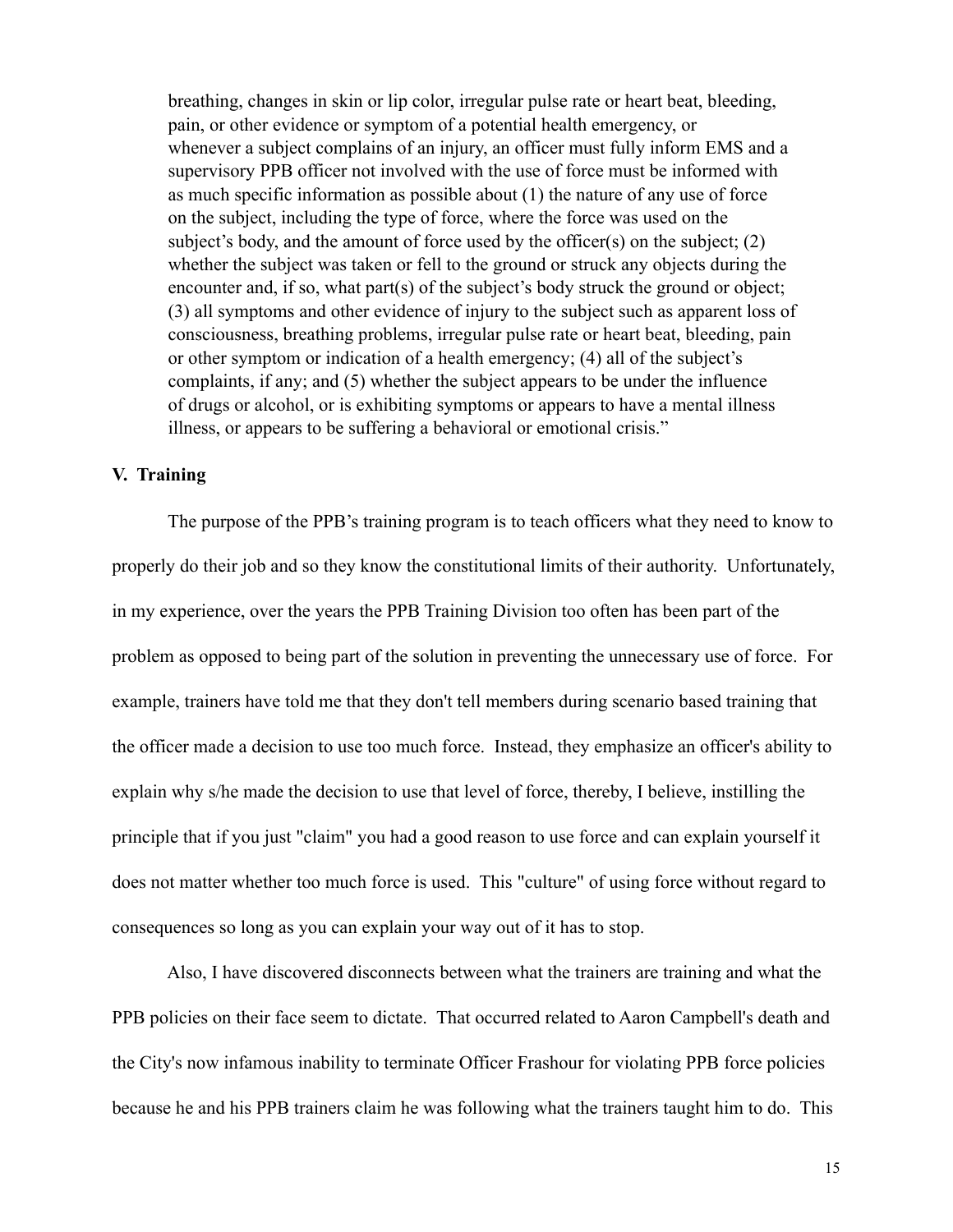too has to stop -- the training must follow the policies rather than teaching uses of force which are policy violations. This disconnect also highlights the reason for why the PPB's use of force policies, as current written and presumably now endorsed by the DOJ, are not adequate when it comes to protecting citizens from the unconstitutional use of force.

 I have serious doubts whether anything in the proposed Settlement Agreement will alleviate these types of problems with the PPB's training for its officers.

### **VI. A Monitor that Reports Directly to the Court Should Replace the Use of the Proposed COCL.**

Monitors are routinely used to ensure the full implementation and enforcement of settlement agreements arising from cases brought by the DOJ against local police departments which have been found by the DOL to be engaging in a pattern or practice of unconstitutional treatment of their citizens. *See, e.g., United States v. City of New Orleans*, No. 12-1294 (ED La Dist), Order and Reasons, dated January 11, 2013 (Attachment D).

 "As the Court emphasized at the hearing on the motions to intervene, in the Court's order denying intervention, and at the Fairness Hearing, the Court has given the evidence presented at the Fairness Hearing, as well as the comments from the public and the Proposed Intervenors, serious consideration when determining whether the proposed Consent Decree is fair, adequate and reasonable. The parties have represented to the Court that the concerns expressed will be given due consideration as policies and procedures are developed. Moreover, as the proposed Consent Decree is implemented, the continued involvement of the Court and the Consent Decree Court Monitor ("Monitor") will ensure that this is the case. Given that the Court must approve the City's contract with the Monitor, and the Monitor will report to the Court, *the Monitor will be a crucial, independent entity aiding the Court in supervising the proposed Consent Decree's implementation*." At page 8 (emphasis added).

See also United States v. City of Seattle, No. 2:12-cv-01282-JLR (WD Wash), Stipulation and

Order for modification and for Entry of Preliminary Apprvoal of the Parties' Settlement

Agreement and Stipulated Order of Resolution, dated September 21, 2012 (Attachment E).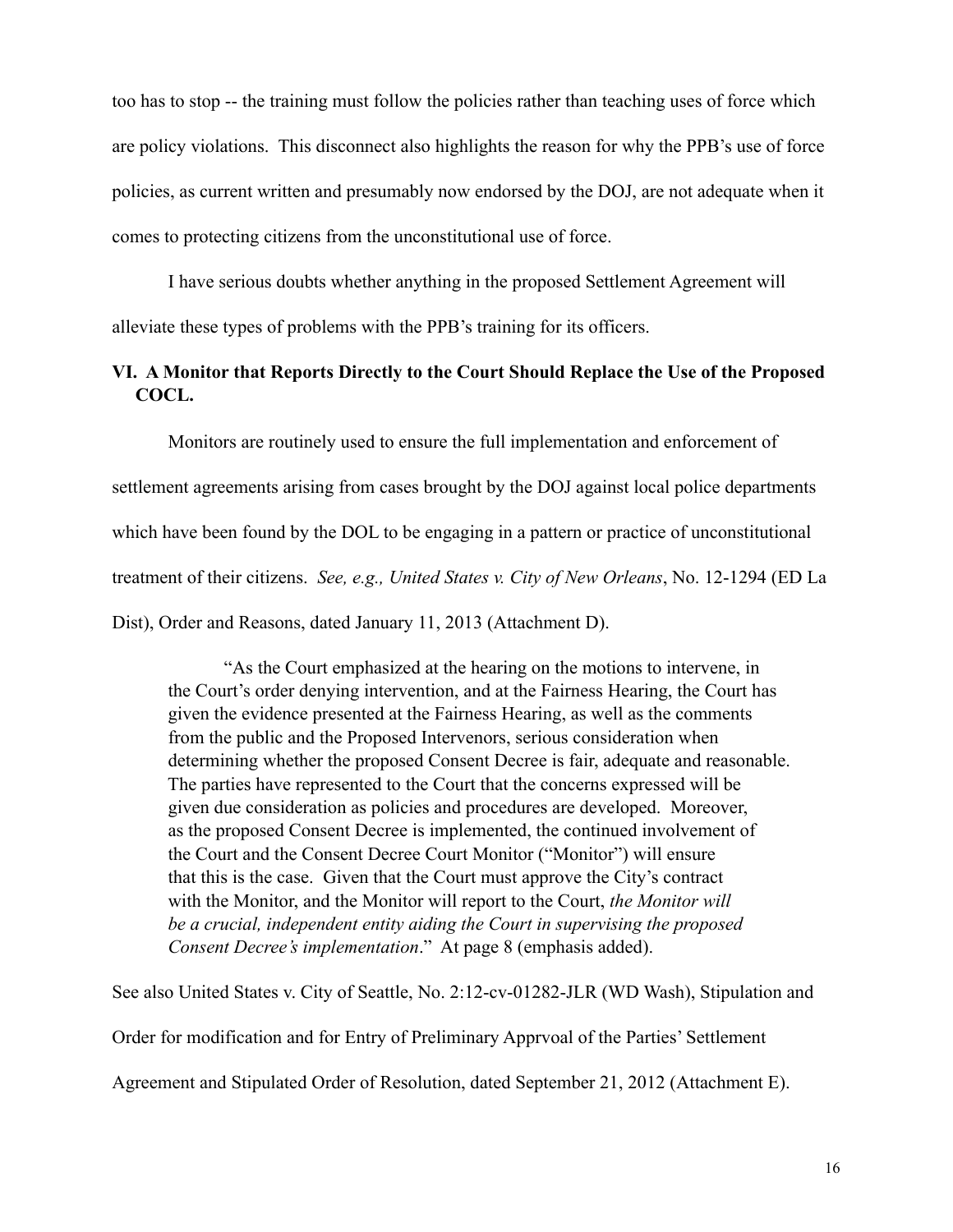The proposal to use a Compliance Officer/Community Liaison ("COCL") should be rejected because it does not provide the necessary independence from the parties, particularly the City who is to have sole authority to select the COCL and who will be paying the COCL's salary. In addition, the COCL will not report to the Court directly. In order to ensure that the final Settlement Agreement will be fully implemented and enforced, there should be an independent Monitor that reports directly to the Court as its agent.

### **VII. If a COCL Is to Be Used, the Sole Authority to Select that Person Should Not Be Given to the City.**

Other than allowing for a "30-day public comment period," the sole authority for selecting the COCL is given to the Portland City Council in the proposed Settlement Agreement. The City is also to pay the salary of the COCL. Quite frankly, it reminds me of letting the fox run the hen house if the City is allowed to hand pick the COCL. At the very least, if the Court is going to allow a COCL instead of an independent Monitor to oversee the implementation and enforcement of the final Settlement Agreement, the Court should be involved in selecting the COCL**.** 

### **VIII. Other Comments**

 I support the comments and criticisms which I know that the Albina Ministerial Alliance, Portland Copwatch, The League of Women Voters of Portland, the ACLU, the National Lawyers Guild, and other organizations and their representatives will be providing with regard to the inadequacies of the proposed Settlement Agreement.

 In sum, the proposed USDOJ/City of Portland Settlement Agreement is flawed in many respects and is not fair, adequate or reasonable for many reasons only a few of which I have